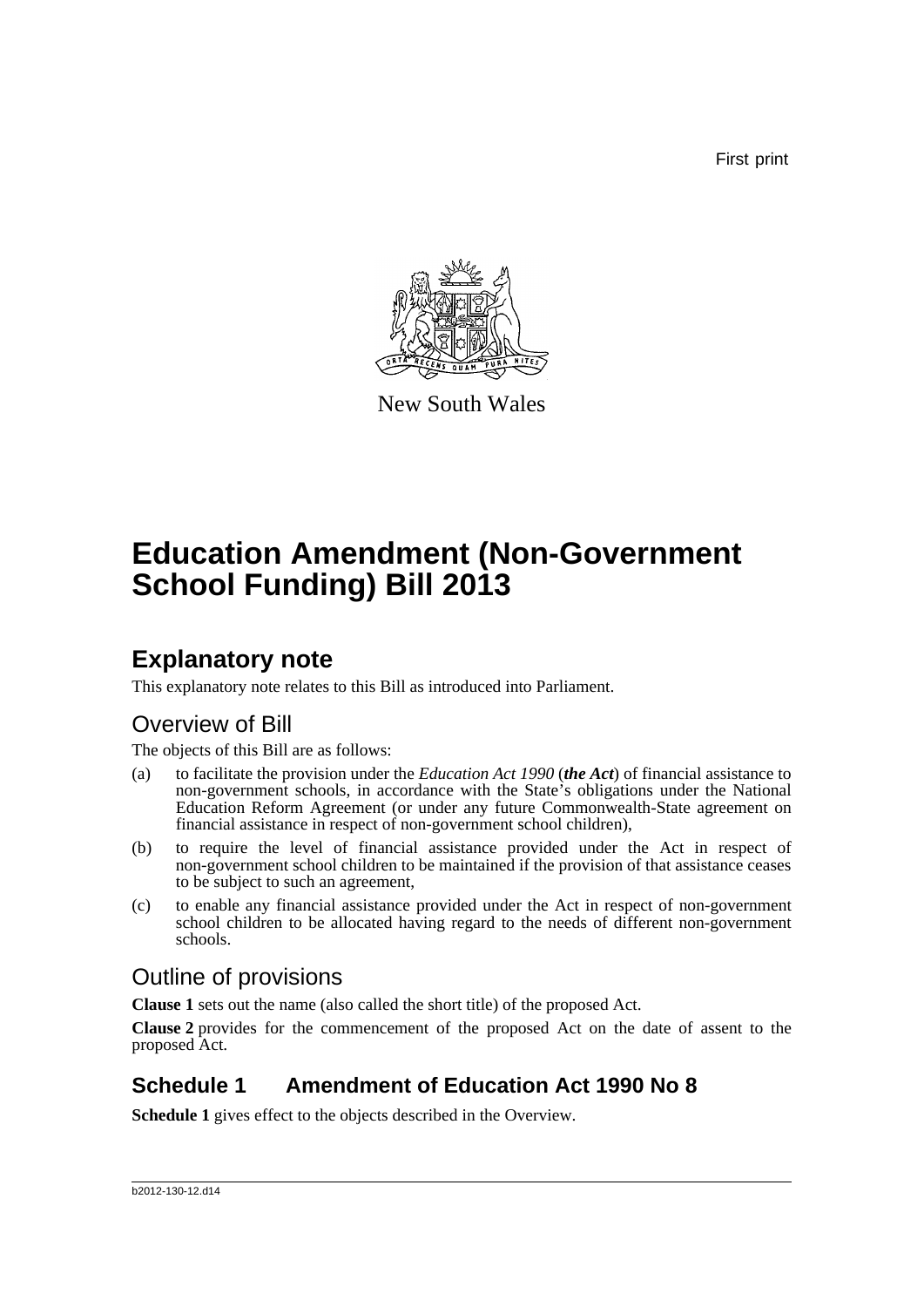First print



New South Wales

# **Education Amendment (Non-Government School Funding) Bill 2013**

## **Contents**

|   |                                                 | Page |
|---|-------------------------------------------------|------|
| 1 | Name of Act                                     | ົ    |
|   | 2 Commencement                                  | ົ    |
|   | Schedule 1 Amendment of Education Act 1990 No 8 | 3    |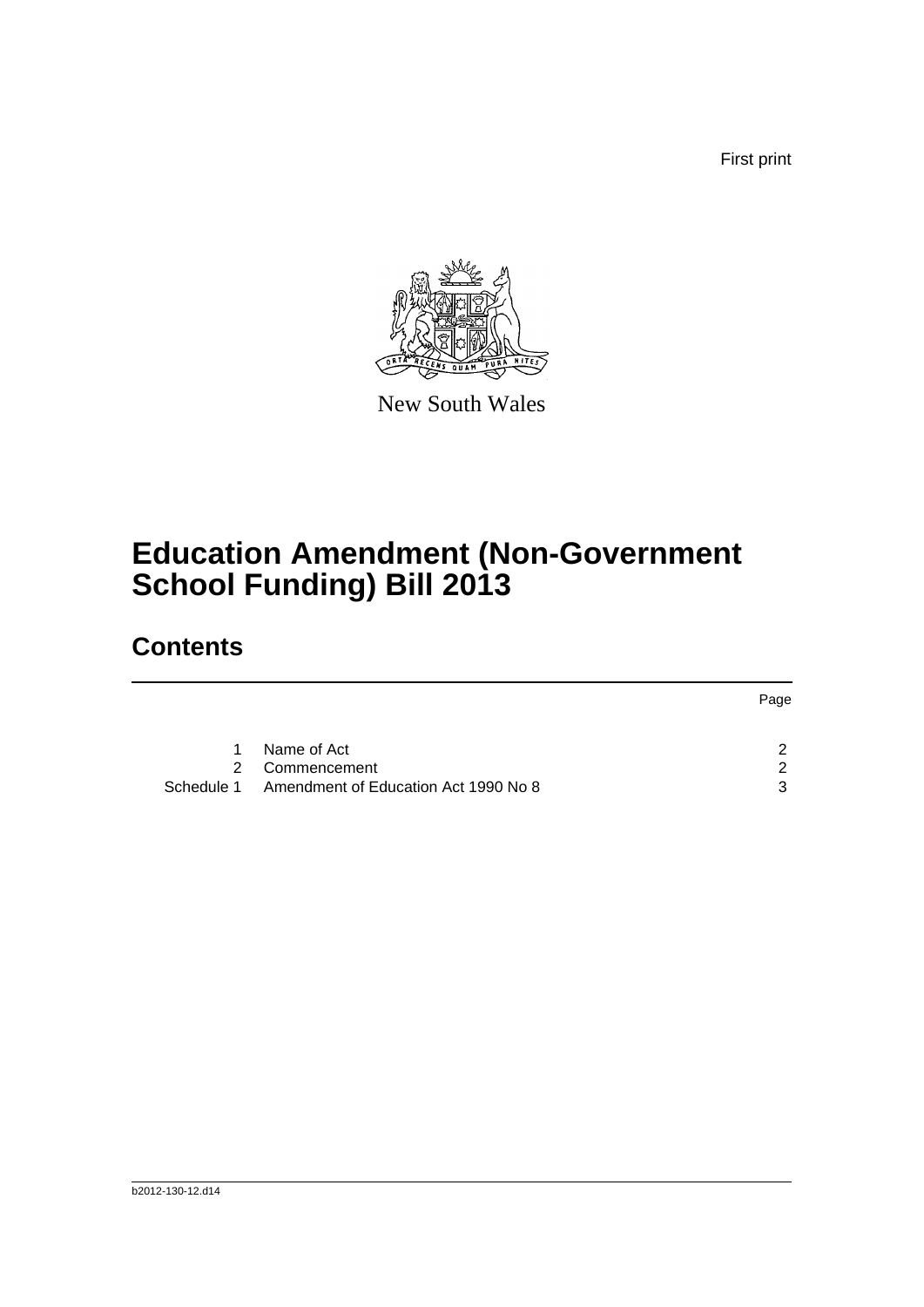

New South Wales

## **Education Amendment (Non-Government School Funding) Bill 2013**

No , 2013

#### **A Bill for**

An Act to amend the *Education Act 1990* with respect to the provision of funding to non-government schools.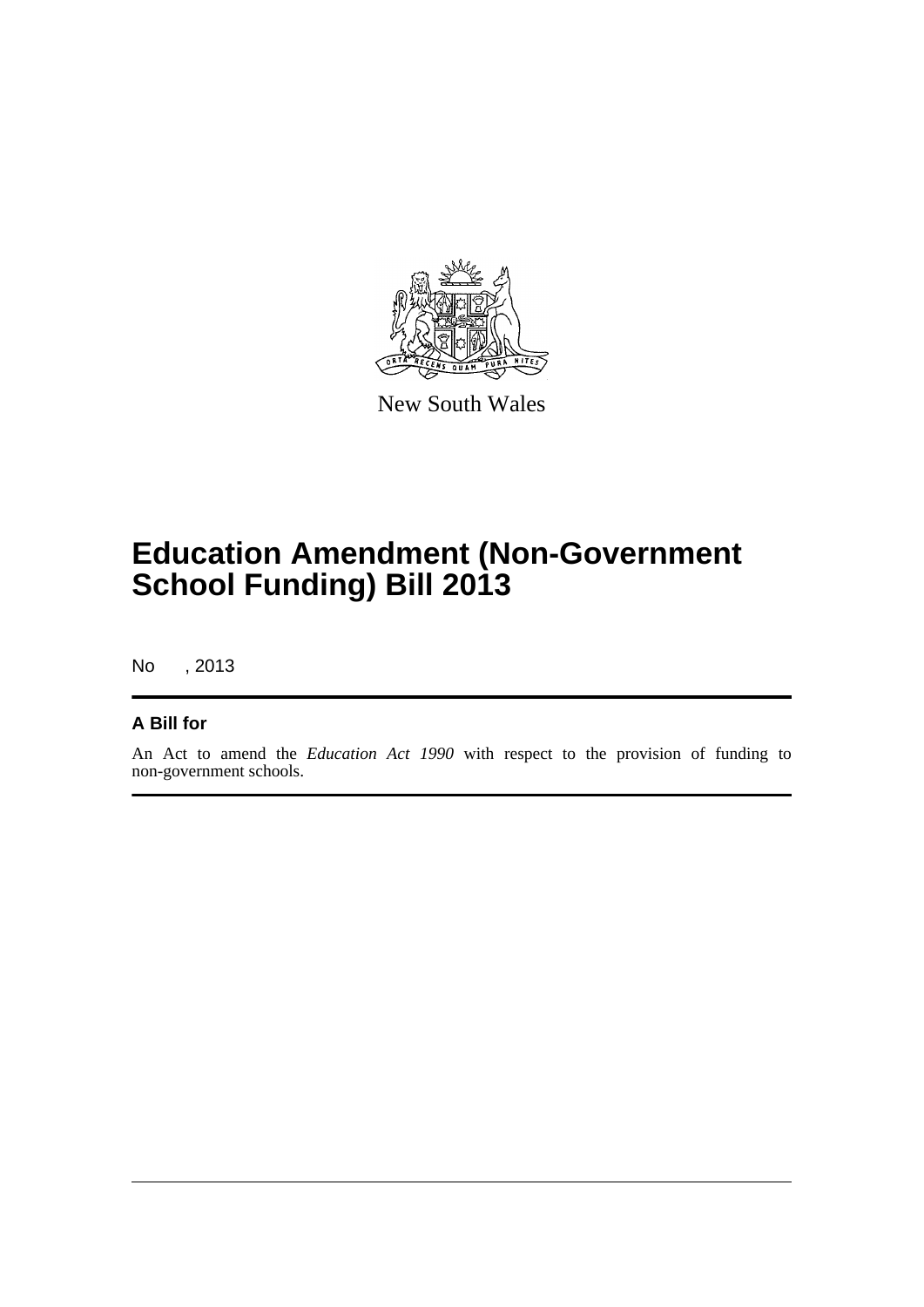<span id="page-3-1"></span><span id="page-3-0"></span>

| The Legislature of New South Wales enacts:                                    |    |
|-------------------------------------------------------------------------------|----|
| Name of Act                                                                   | 2  |
| This Act is the Education Amendment (Non-Government School Funding) Act 2013. | -3 |
| <b>Commencement</b>                                                           | 4  |
| This Act commences on the date of assent to this Act.                         | 5  |